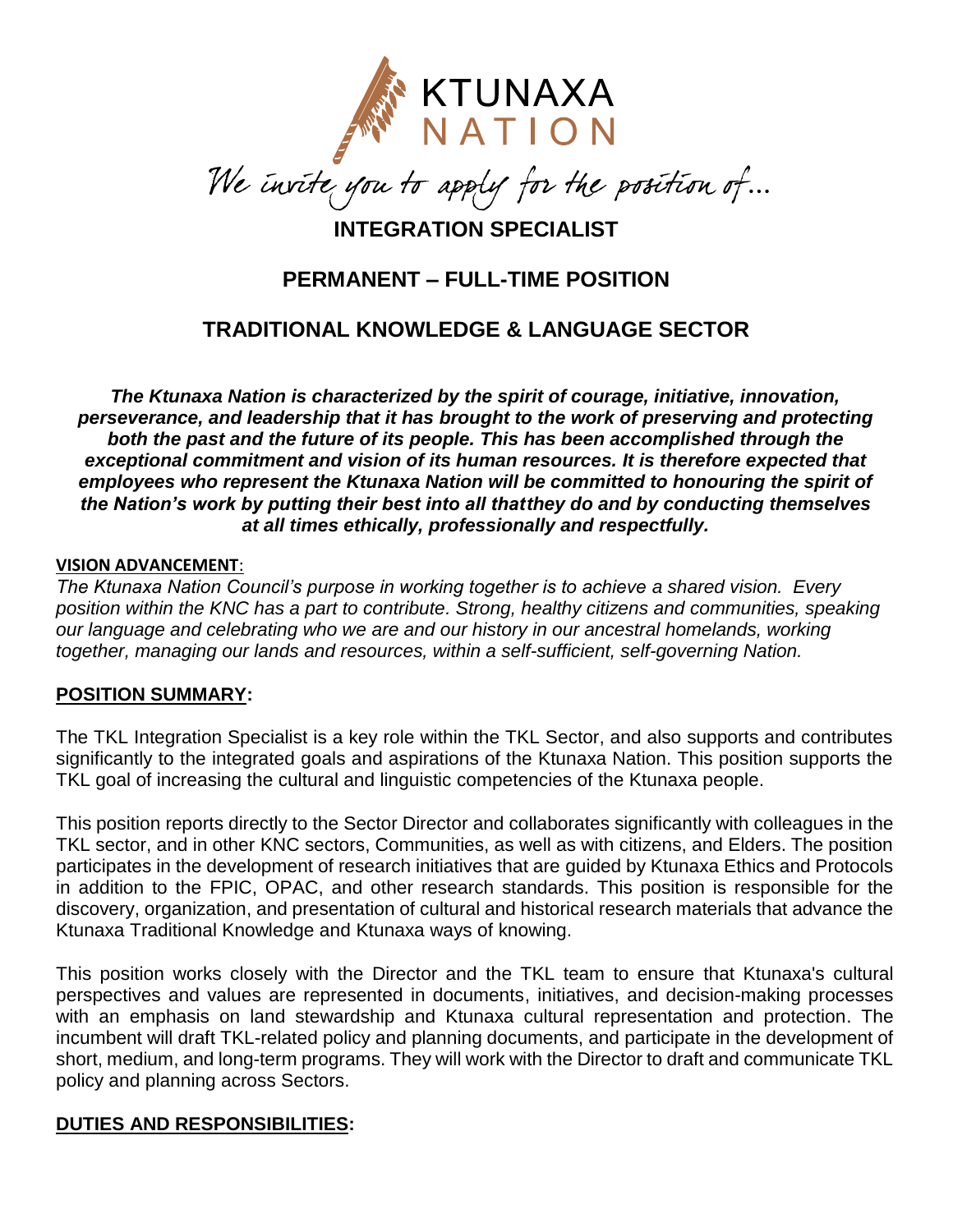#### *Cultural Working Group under the KNC-Teck IMBA:*

- Support the fulfillment of the obligations under the KNC-Teck IMBA, with particular focus on Sections 49 through 58 of the IMBA pertaining to the Cultural Working Group;
- Coordinate the implementation of the KNC-Teck Cultural Management plan, including intersector staff coordination;
- Identify opportunities for increasing cultural knowledge and Ktunaxa presence on the land within the Elk Valley and under the provisions of the KNC-Teck IMBA and Cultural Management Plan;
- Support the identification of culturally important values and interests within areas managed by Teck and provide guidance on stewardship, protection, and enhancement of those values and interests.

## *Increasing Cultural and Linguistic Competencies:*

- Provide opportunity and guidance for the respectful representation of Ktunaxa language, culture, values, traditions, customs and beliefs, and cultural perspective;
- Assist in the development of short, medium, and long-term research program goals to ensure the identification, documentation, incorporation, and protection of Ktunaxa knowledge and culture;
- Support and participate in TKL activities, including cultural events, camps, and community consultations;
- Identify opportunities for Ktunaxa to access the land to pursue cultural and rights-based activities (may include field visits, traditional activities, and events);
- Collaborate with staff, sectors, or communities who may be undertaking similar initiatives, to ensure the appropriate inclusion of Ktunaxa knowledge and culture in relevant planning and decision-making processes.

## *Research:*

- Initiate, participate and undertake Ktunaxa research initiatives, including Archival research, to support the Sector as directed by the TKL Director;
- Research and prepare position papers, comment and provide input to various policy, program, or governance initiatives as directed by the TKL Director;
- Work with KNC staff, and identified citizens and groups within the Ktunaxa Nation to gather Ktunaxa knowledge to support research and policy/program development;
- Undertake archival research as directed to assist with research projects/programs;
- Working with KNC staff, Archives, researchers, and external institutions and organizations, to support the acquisition, organization, filing, and cataloging of Ktunaxa cultural and historical data;

## *Communication and Administration:*

- Ensure timely and accurate communication takes place with other sectors, external parties, and Ktunaxa Communities;
- As directed, prepare, review and present briefing packages and materials to TKL Sector Council and TKL Advisory Council;
- As directed, review documents, proposals, briefing and decision documents, plans, strategies, and correspondence for completeness and accuracy and ensure Ktunaxa culture and perspectives are represented and incorporated appropriately.
- Perform prescribed document and record management practices and ensure that information is recorded and stored appropriately;
- Assist in the preparation of work plans, implementation and provide updates and reports in accordance with planning cycles, KNC policies, funding requirements, or other contractual obligations for projects and initiatives as delegated by the Director of TKL;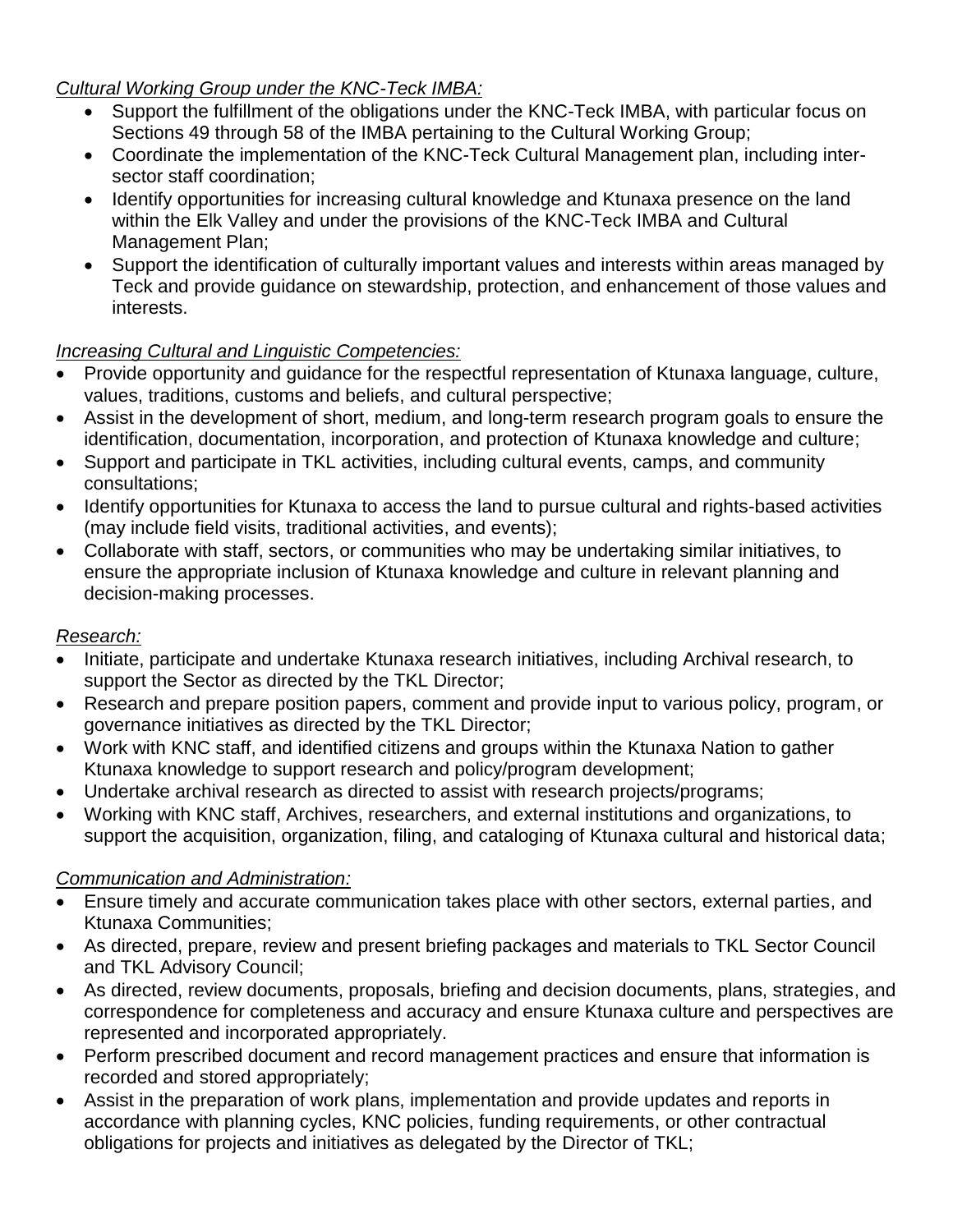Prepare, lead and/or participate in the development and implementation of plans/strategies, and associated guidance documents, including, but not limited to cultural management plans, access management plans, and research programs.

#### *Project Administration*

- Initiate, plan and arrange the logistical details for meetings, workshops, and events;
- Take and transcribe thorough notes from meetings, ensure action items are tracked and complete;
- Vet requests for TKL participation in projects, committees, and initiatives for Director approval, with priority given to moving TKL strategies forward and supporting integrated efforts of all KNC Sectors.

# **POSITION QUALIFICATIONS**

#### **Academic Preparation**

- Ktunaxa Knowledge, language, and culture.
- Demonstrated ability and passion for the integration of Ktunaxa knowledge, language and culture.
- A Post-Secondary diploma is preferred; a combination of education and experience may be accepted.

# **Required Skills, Knowledge, and Experience**

- Research skills and awareness and application of various research methodologies
- Excellent written and oral communication skills,
- Experience in working with a variety of people
- Capacity to prioritize and manage a number of competing initiatives and timelines; meet deadlines
- Flexible; able to work evenings and weekends as required
- Commitment to life-long learning
- Knowledge of and experience with working within protocols and procedures of committees and boards
- Excellent computer skills including Microsoft Office suite, Video/Audio programs;

## **Competencies**

- Honest, humble, respectful, and trustworthy
- Respect for and knowledge of Ktunaxa culture
- Respect for and knowledge of aboriginal rights, culture, history, and goals
- Awareness of complex, sensitive, or confidential cultural information and the ability to articulate the same
- Ability to work out collaborative solutions

**The Ktunaxa Nation Council is committed to providing and maintaining a safe and healthy work environment for all employees and the people, Communities and Bands that we serve. Successful candidates must be fully vaccinated against infection by COVID-19. Candidates who are unable to be vaccinated due to a personal characteristic protected under applicable human rights legislation may request to be exempt from this requirement.**

**Internal Ktunaxa staff and Ktunaxa people are encouraged to apply; support to apply for this position can be accessed through the Education and Employment Sector Service Center. Ktunaxa Applicants are encouraged to apply for this position regardless of experience or qualifications as on-the-job training may be considered.**